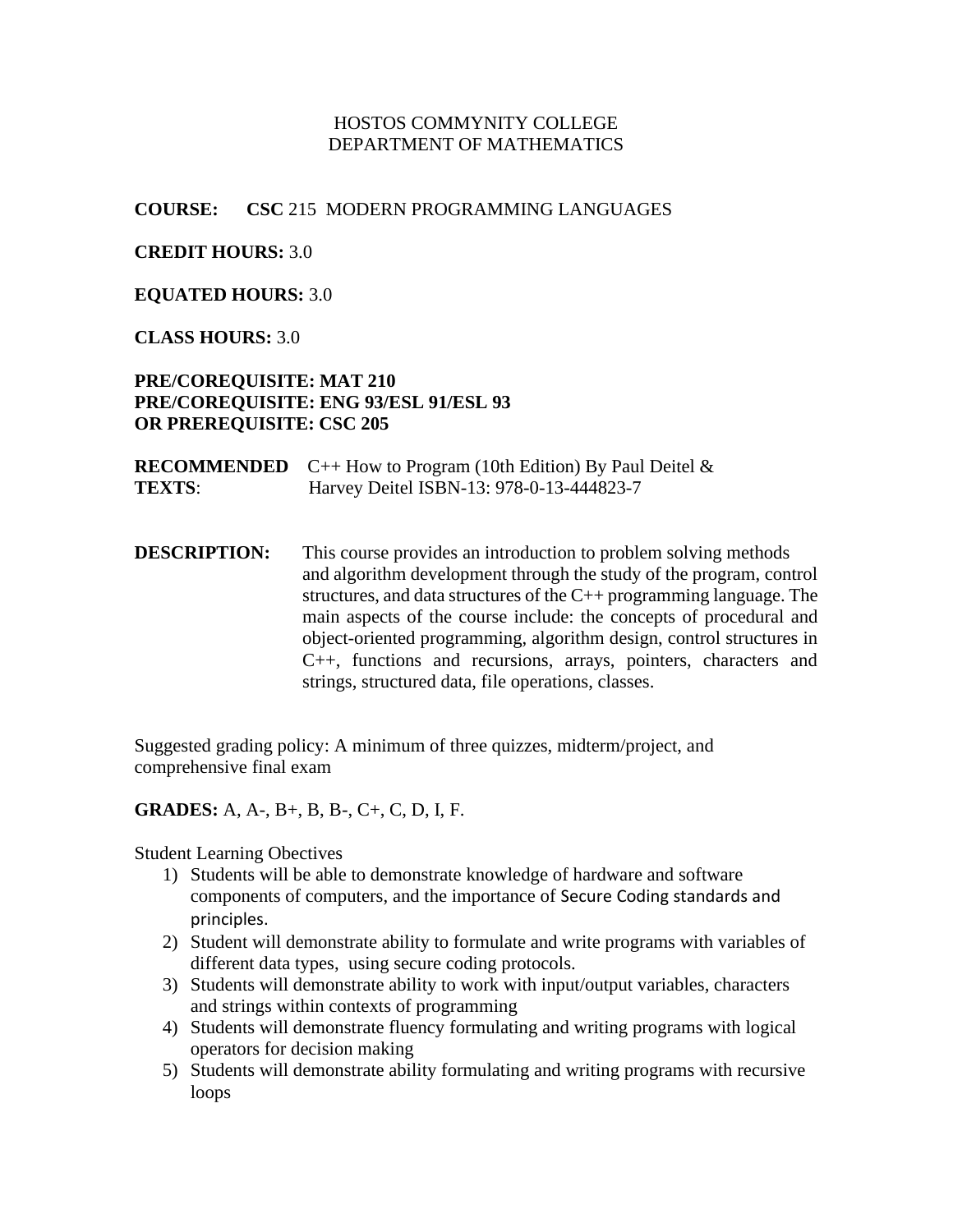6) Students while demonstrate ability to write programs using functions, arrays and pointers

## **COURSE OUTLINE:**

#### **Week Topics**

## 1 **I. Introduction to Computers and Programming**

- 1. Computer systems: hardware and software
- 2. C++ development environmennt, programming and debugging
- 3. Secure Coding protocols e.g. hiding data
- 4. Hands on (lab): Introducing the Dev-C++/Microsoft Visual C++ Platform

## 2 **II. Introduction to C++**

- 1. The parts of a C++ program
- 2. The cout object, variables, constants, the assignment statement, identifiers, comments
- 3. Integer data types, floating-point data types
- 4. Arithmetic operators
- 5. char data type, the string class
- 6. The bool data type

## 3 **III. Expressions and Interactivity**

- 1. The cin object
- 2. Mathematical expressions
- 3. Multiple and combined assignment
- 4. Formatting output
- 5. Working with characters and string objects
- 6.More mathematical library functions
- 7. Introduction to file input and output

## 4 **IV. Making Decisions**

- 1. Relational operators
- 2. if, if/else, if/else if statements; nested if statements; menus
- 3. Logical operators
- 4. The conditional operator; the switch statement

## 5 **V. Looping**

- 1. Increment and decrement, the while loop, counters
- 2. The do-while loop
- 3. The for loop
- 4. Nested loops
- 5. Breaking out of a loop; the continue statement